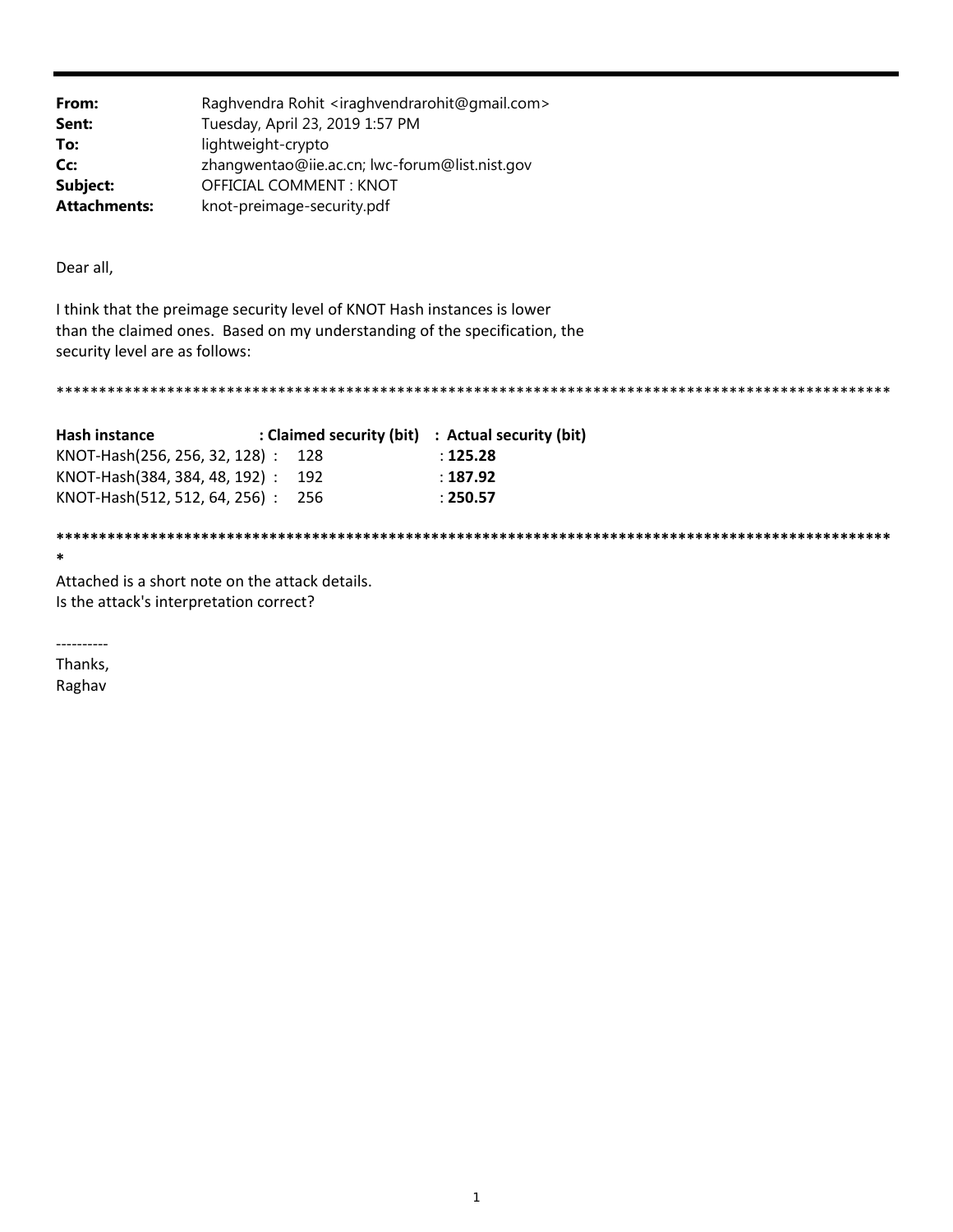# Preimage Security of KNOT-Hash

Raghvendra Rohit

Department of Electrical and Computer Engineering, University of Waterloo. rsrohit@uwaterloo.ca

Abstract. KNOT is a Round 1 submission of the ongoing NIST lightweight cryptography project. In this short note, we show that the preimage security of KNOT-Hash instances with squeezing rate half the state size is lower than the claimed security. Our attack exploits the non-randomness properties of the KNOT Sbox which reduce the preimage complexities.

In particular, if  $2n$  is the squeezing rate then the preimage security is approximately  $(\log_2(\frac{3}{4}))^{-n} \times 2^{\frac{3n}{4}} \times (\log_2(3))^{\frac{n}{2}}$ . For  $n = 64$ , 96 and 128, the former bound translates to  $2^{125.28}$ ,  $2^{187.92}$  and  $2^{250.57}$ , respectively.

Keywords: KNOT · NIST lightweight cryptography project · Preimage

### 1 The KNOT Permutation

KNOT is an SPN based iterative permutation  $\left[ \text{ZDY}^+ \right]$ . The b-bit state can be viewed as

$$
\begin{bmatrix} a_{0,\frac{b}{4}-1} & a_{0,\frac{b}{4}-2} & \dots & a_{0,1} & a_{0,0} \\ a_{1,\frac{b}{4}-1} & a_{1,\frac{b}{4}-2} & \dots & a_{1,1} & a_{1,0} \\ a_{2,\frac{b}{4}-1} & a_{2,\frac{b}{4}-2} & \dots & a_{2,1} & a_{2,0} \\ a_{3,\frac{b}{4}-1} & a_{3,\frac{b}{4}-2} & \dots & a_{3,1} & a_{3,0} \end{bmatrix}
$$

A round consists of the following transformations:

- 1. Addition of round constant to row 0.
- 2. Application of 4 bit Sbox column wise.
- 3. Left cyclic shift row 1, row 2 and row 3 by some constants.

The round constants, rotation constants and number of rounds of KNOT permutation does not affect our analysis. We refer the reader to  $\left[ \text{ZDY}^+ \right]$  for their respective details.

#### <span id="page-1-1"></span>2 Observations on the KNOT Sbox

<span id="page-1-0"></span>The 4-bit KNOT Sbox and the corresponding truth table values are given in Table [1](#page-1-0) and [2.](#page-2-0)

|                  |  |               |       |   |                                           |     | Table 1: KNOT Sbox |     |     |   |             |                        |    |  |
|------------------|--|---------------|-------|---|-------------------------------------------|-----|--------------------|-----|-----|---|-------------|------------------------|----|--|
| $\boldsymbol{x}$ |  | $\mathcal{L}$ | 3.    | 4 | - 5                                       | - 6 | 78                 |     | 9   | A | $\mathsf B$ | $\left( \cdot \right)$ | F. |  |
| . v              |  |               | A 7 B |   | $\alpha$ E <sup><math>\alpha</math></sup> |     | D                  | - 9 | – F | 6 |             | 5                      |    |  |

Note the following observations from Table [2.](#page-2-0)

**Observation 1.**  $Pr(x_0 = y_2 + y_3 + 1) = \frac{3}{4}$  (gray rows in Table [2\)](#page-2-0).

Observation 2. For rows satisfying observation 1, the number of sbox input/output corresponding to  $(y_1, y_0) = (0, 0), (1, 0), (0, 1)$  and  $(1, 1)$  are 2, 4, 3 and 3, respectively.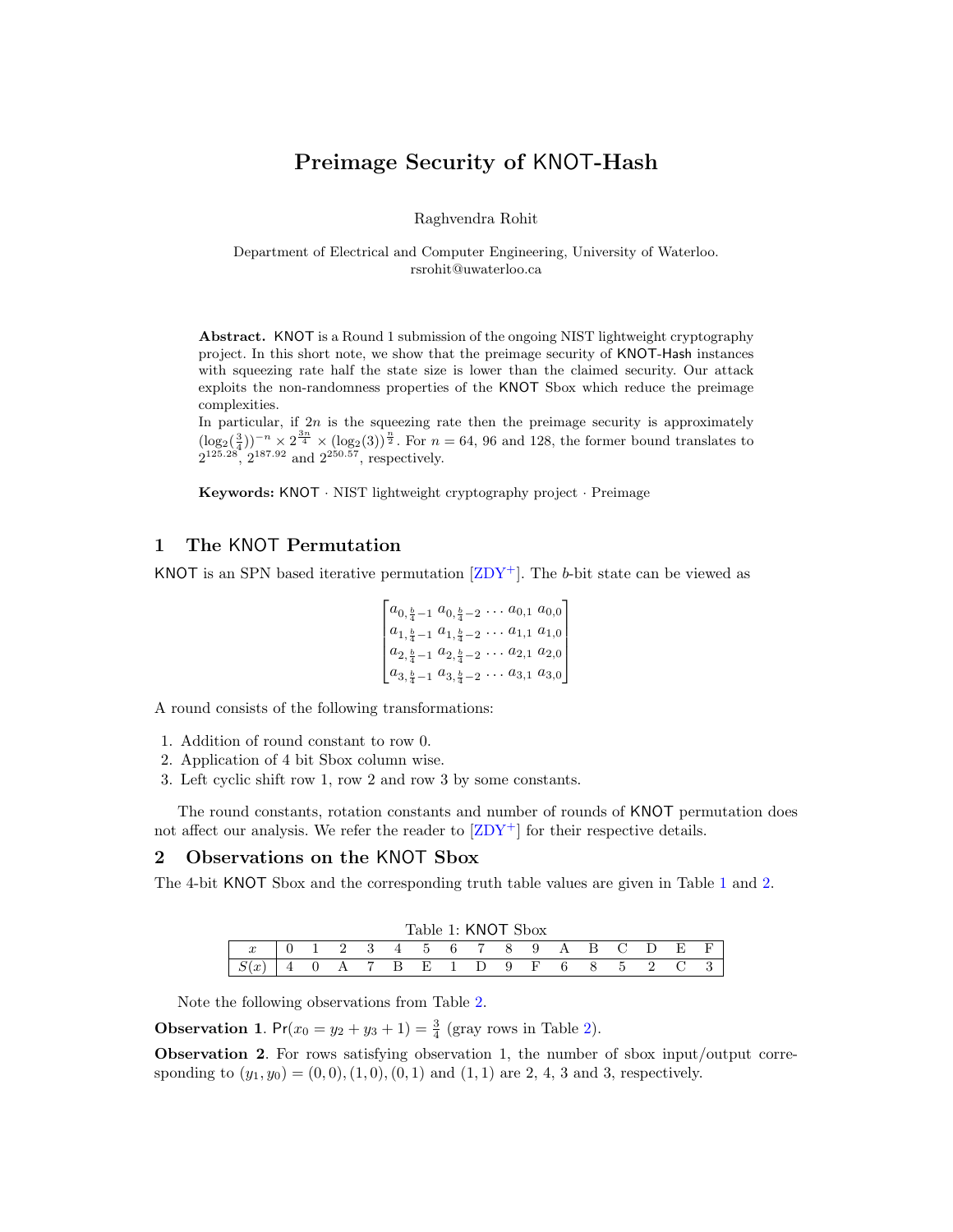<span id="page-2-0"></span>

| $x_3$            | $x_2$          | $\overline{x_1}$ | $x_0$            | $y_3$          | $y_2$          | $y_1$          | $y_0$            |
|------------------|----------------|------------------|------------------|----------------|----------------|----------------|------------------|
| $\boldsymbol{0}$ | $\overline{0}$ | $\overline{0}$   | $\overline{0}$   | 0              | $\mathbf{1}$   | 0              | $\overline{0}$   |
| $\boldsymbol{0}$ | $\overline{0}$ | $\overline{0}$   | $\mathbf{1}$     | $\overline{0}$ | $\overline{0}$ | $\overline{0}$ | $\boldsymbol{0}$ |
| $\boldsymbol{0}$ | $\overline{0}$ | $\mathbf{1}$     | $\overline{0}$   | $\mathbf{1}$   | $\overline{0}$ | $\mathbf{1}$   | $\overline{0}$   |
| $\overline{0}$   | $\overline{0}$ | 1                | 1                | 0              | 1              | 1              | 1                |
| $\overline{0}$   | $\mathbf{1}$   | $\overline{0}$   | $\overline{0}$   | $\mathbf{1}$   | $\overline{0}$ | $\mathbf{1}$   | $\mathbf{1}$     |
| $\overline{0}$   | $\mathbf{1}$   | $\overline{0}$   | $\mathbf{1}$     | $\mathbf{1}$   | $\mathbf{1}$   | $\mathbf{1}$   | $\overline{0}$   |
| $\boldsymbol{0}$ | 1              | 1                | 0                | 0              | 0              | 0              | 1                |
| $\overline{0}$   | $\mathbf{1}$   | $\mathbf{1}$     | $\mathbf{1}$     | $\mathbf{1}$   | $\mathbf{1}$   | $\overline{0}$ | $\mathbf{1}$     |
| $\mathbf{1}$     | $\overline{0}$ | $\overline{0}$   | $\overline{0}$   | $\mathbf 1$    | $\overline{0}$ | 0              | $\mathbf{1}$     |
| $\mathbf{1}$     | $\overline{0}$ | $\overline{0}$   | $\mathbf{1}$     | $\mathbf 1$    | $\mathbf{1}$   | $\mathbf{1}$   | $\mathbf 1$      |
| $\mathbf{1}$     | $\overline{0}$ | $\mathbf{1}$     | $\overline{0}$   | $\overline{0}$ | $\mathbf{1}$   | $\mathbf{1}$   | $\overline{0}$   |
| 1                | 0              | 1                | 1                | 1              | 0              | 0              | 0                |
| $\mathbf{1}$     | $\mathbf{1}$   | $\overline{0}$   | $\boldsymbol{0}$ | $\overline{0}$ | $\mathbf{1}$   | $\overline{0}$ | $\,1$            |
| $\mathbf{1}$     | $\mathbf{1}$   | 0                | $\mathbf{1}$     | 0              | $\overline{0}$ | $\mathbf{1}$   | $\overline{0}$   |
| 1                | 1              | 1                | 0                | 1              | 1              | 0              | $\overline{0}$   |
| $\mathbf{1}$     | $\mathbf{1}$   | $\mathbf{1}$     | $\mathbf{1}$     | $\overline{0}$ | $\overline{0}$ | $\mathbf{1}$   | $\mathbf{1}$     |

Table 2: KNOT Sbox truth table

#### 3 Preimage attack on KNOT-Hash

The KNOT permutation adopts the sponge mode to provide hashing functionality. We denote an instance of hash by  $\text{KNOT-Hash}(b, 4n, r, 2n)$  where b,  $4n, r$  and  $2n$  denote the size of state, message digest, input rate and squeezing rate in bits, respectively. Our attack works on the following instances: KNOT-Hash(256, 256, 32, 128), KNOT-Hash(384, 384, 48, 192) and KNOT-Hash(512, 512, 64, 256), the first one being the primary recommendation by designers. The designers claim preimage security level equals the squeezing rate in all three instances.

We now show the attack procedure for KNOT-Hash(256, 256, 32, 128). The details for the other instances are similar and hence omitted.

Attack procedure for KNOT-Hash(256, 256, 32, 128). Our attack is independent of the number of rounds of KNOT permutation as we exploit the following properties.

- 1. Sbox observations as given in Section [2.](#page-1-1)
- 2. No linear layer after the Sbox layer.

Note that message digest bits are squeezed from the first two rows. Thus, we can do the inverse shift operation and obtain the state (only 128 bts are known) before Shiftrows operation (this is actually the output of last round Sbox layer). The attack then work as follows:

- 1. Collect  $q = (\log_2(\frac{3}{4}))^{-64} \approx 2^{26.56}$  random message digests (apply observation 1 on 64 sboxes). Since,  $2^{26.56} < 2^{32}$ , the preimage consists of only 1 message block.
- 2. For each message digest, the expected number of states is  $2^{16} \times 4^{16} \times (\log_2(3))^{16} \times (\log_2(3))^{16} \approx$  $2^{98.72}$ . This is because we have 64 sboxes and each known  $(y_1, y_0)$  tuple occurs on average  $\frac{1}{4}$  times. Now apply inverse of KNOT permutation and denote the output state by  $S'_r||S'_c$ . Also, let  $S_r||S_c$  be the state after the initialization. If  $S_c = S'_c$ , the preimage is then  $S_r \oplus S'_r$ .
- 3. Repeat step 2 for  $q$  message digests. The overall time complexity is  $q \times 2^{98.72} \approx 2^{125.28}$ . Note that by Step 1, on average we will get the preimage of one message digest.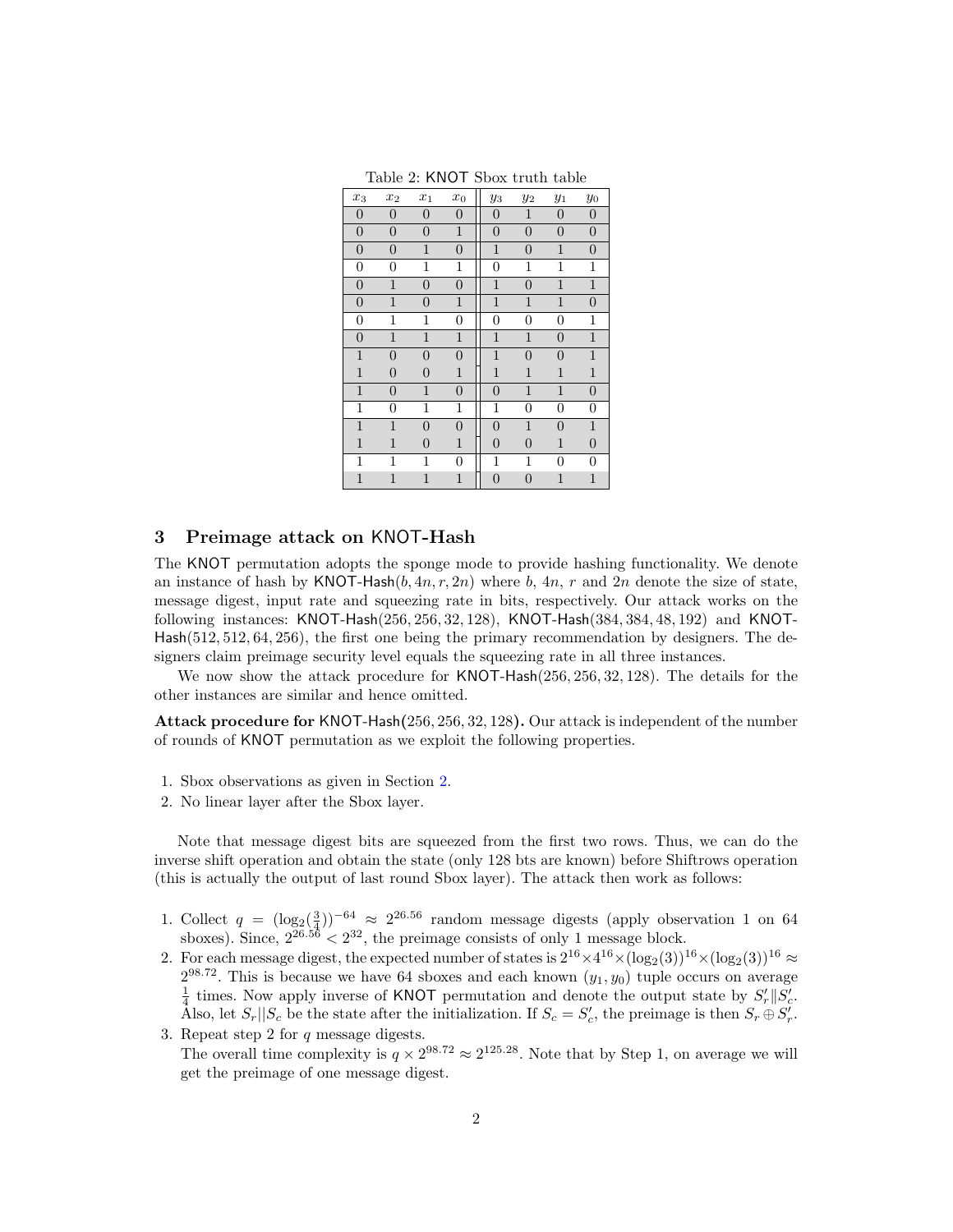## 4 Concluding Remarks

In this note, we have shown that the preimage security of KNOT-Hash(256, 256, 32, 128), KNOT-Hash(384, 384, 48, 192) and KNOT-Hash(512, 512, 64, 256) are 2125.28, 2187.<sup>92</sup> and 2250.57, compared to  $2^{128}$ ,  $2^{192}$  and  $2^{256}$ , respectively.

Note that similar attack is applicable to KNOT-AEAD instances where tag size is half the state size. However, the time complexities are greater than the claimed security but requires low data and are better than the average exhaustive key search.

## References

<span id="page-3-0"></span>[ZDY<sup>+</sup>] Wentao Zhang, Tianyou Ding, Bohan Yang, Zhenzhen Bao, Zejun Xiang, Fulei Ji, and Xuefeng Zhao. KNOT: Round 1 Submission to NIST-LWC. 2019. [https:](https://csrc.nist.gov/CSRC/media/Projects/Lightweight-Cryptography/documents/round-1/spec-doc/KNOT-spec.pdf) [//csrc.nist.gov/CSRC/media/Projects/Lightweight-Cryptography/documents/round-1/](https://csrc.nist.gov/CSRC/media/Projects/Lightweight-Cryptography/documents/round-1/spec-doc/KNOT-spec.pdf) [spec-doc/KNOT-spec.pdf](https://csrc.nist.gov/CSRC/media/Projects/Lightweight-Cryptography/documents/round-1/spec-doc/KNOT-spec.pdf).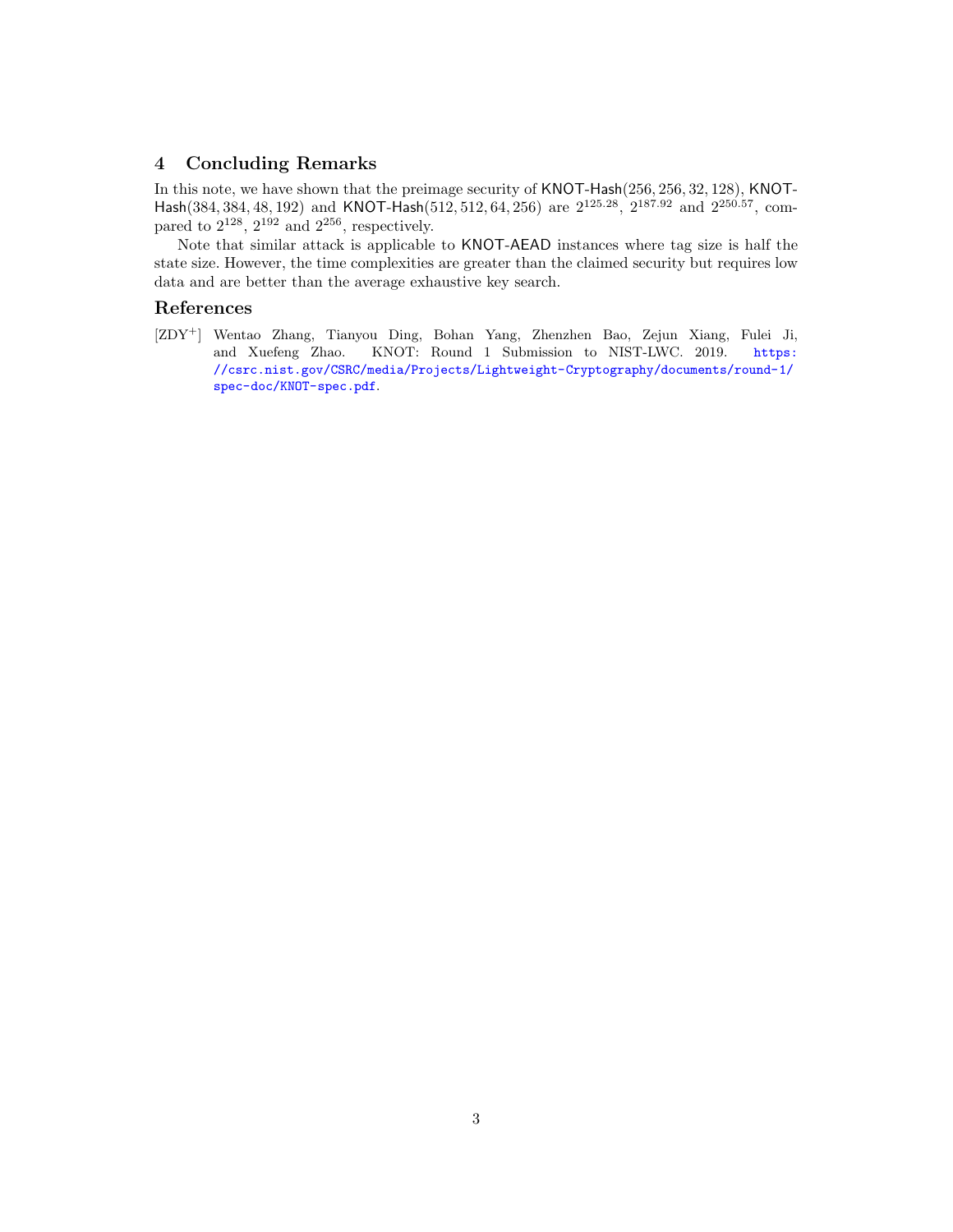| From:    | 包珍珍 <baozhenzhen10@gmail.com></baozhenzhen10@gmail.com> |
|----------|---------------------------------------------------------|
| Sent:    | Monday, April 29, 2019 11:11 AM                         |
| To:      | Raghvendra Rohit                                        |
| Cc:      | lightweight-crypto; 张文涛; lwc-forum@list.nist.gov        |
| Subject: | Re: [lwc-forum] OFFICIAL COMMENT : KNOT                 |

Dear Raghvendra,

Thank you for your interest in KNOT.

We can understand the Observations on the KNOT Sbox in your note.

However, we think the preimage attack (described in Sect. 3 Preimage attack on KNOT‐Hash) has some problems: 1. Step1: For the randomly collected 2^{26.56} message digests, how the attacker ensures that the preimages (or one of the preimages) consist of only 1 message block?

 The size of the message digests is 256 bits. The message digests corresponding to messages of only one block have at most 2^{32} possible values.

 So, we think, for the given 2^{26.56} message digests, or the randomly collected 2^{26.56} message digests, the probability for one of them be the message digests of a preimage consisting of 1 message block is quite small.

 Accordingly, we think the attacker cannot ensure that at least one of the 2^{26.56} message digests comes from an internal state of which all 64 S‐boxes fulfill the equation in Observation 1 and at the same time it's preimage consists of only 1 message block.

2. Step 2: Indeed, by randomly collecting  $2^{A}$ {26.56} message digests, we can expect one of the 2^{26.56} messagedigests squeezed from an internal state of which all 64 S-boxes fulfill the equation in Observation 1 (i.e., all 64 S-boxes of the state has input/output pairs falling into the 12 gray rows in Table 2).

However, for such an internal state, we think one cannot expect that:

"there are  $1/4$  of its 64 S-boxes whose (y1, y0) takes value (0,0),  $1/4$  of its 64 S-boxes whose (y1, y0) takes value (1,0), 1/4 of its 64 S-boxes whose (y1, y0) takes value (0,1), and  $1/4$  of its 64 S-boxes whose (y1, y0) takes value (1,1)".

Instead, for such an internal state, we think we should expect that:

"there are 2/12 of its 64 S-boxes whose (y1, y0) takes value (0,0), 4/12 of its 64 S-boxes whose (y1, y0) takes value  $(1,0)$ , 3/12 of its 64 S-boxes whose  $(y1, y0)$  takes value  $(0,1)$ , and 3/12 of its 64 S-boxes whose  $(y1, y0)$  takes value  $(1,1)$ ".

 Accordingly, for a message digest squeezed from an internal state of which all 64 S‐boxes fulfill the equation in Observation 1, the expected number of candidate values for the internal state should be:  $2^{(2/12) * 64}$  \times  $4^{(4/12)} * 64}$  \times  $3^{(3/12)} * 64}$  \times  $3^{(3/12)} * 64} = 2^104$ .

For these problems, we think the attack cannot work in its current form.

By the way, there are two small points in your note we think you meant as follows:

1. Sect. 3 Attack Step 1:  $\zeta q = (\log_2 2(3/4))$ ^{-64}\$ =>  $\zeta q = (3/4)$ ^{-64}\$

2. Sect. 3 Attack Step 2:  $2^3 \times 4^6 \times 4^6 \times 4^6 \times 4^6 \times 4^6 \times 4^6 \times 4^6 \times 4^6 \times 4^6 \times 4^6 \times 4^6 \times 4^6 \times 4^6 \times 4^6 \times 4^6 \times 4^6 \times 4^6 \times 4^6 \times 4^6 \times 4^6 \times 4^6 \times 4^6 \times 4^6 \times 4^6 \times 4^6 \times 4^6 \times 4^6 \times 4^6 \times 4^6 \times 4^6 \times 4^6 \times 4^$ \times 3^{16} \times 3^{16}\$

Thanks and regards, KNOT team

On Wed, Apr 24, 2019 at 1:57 AM Raghvendra Rohit <iraghvendrarohit@gmail.com> wrote: Dear all,